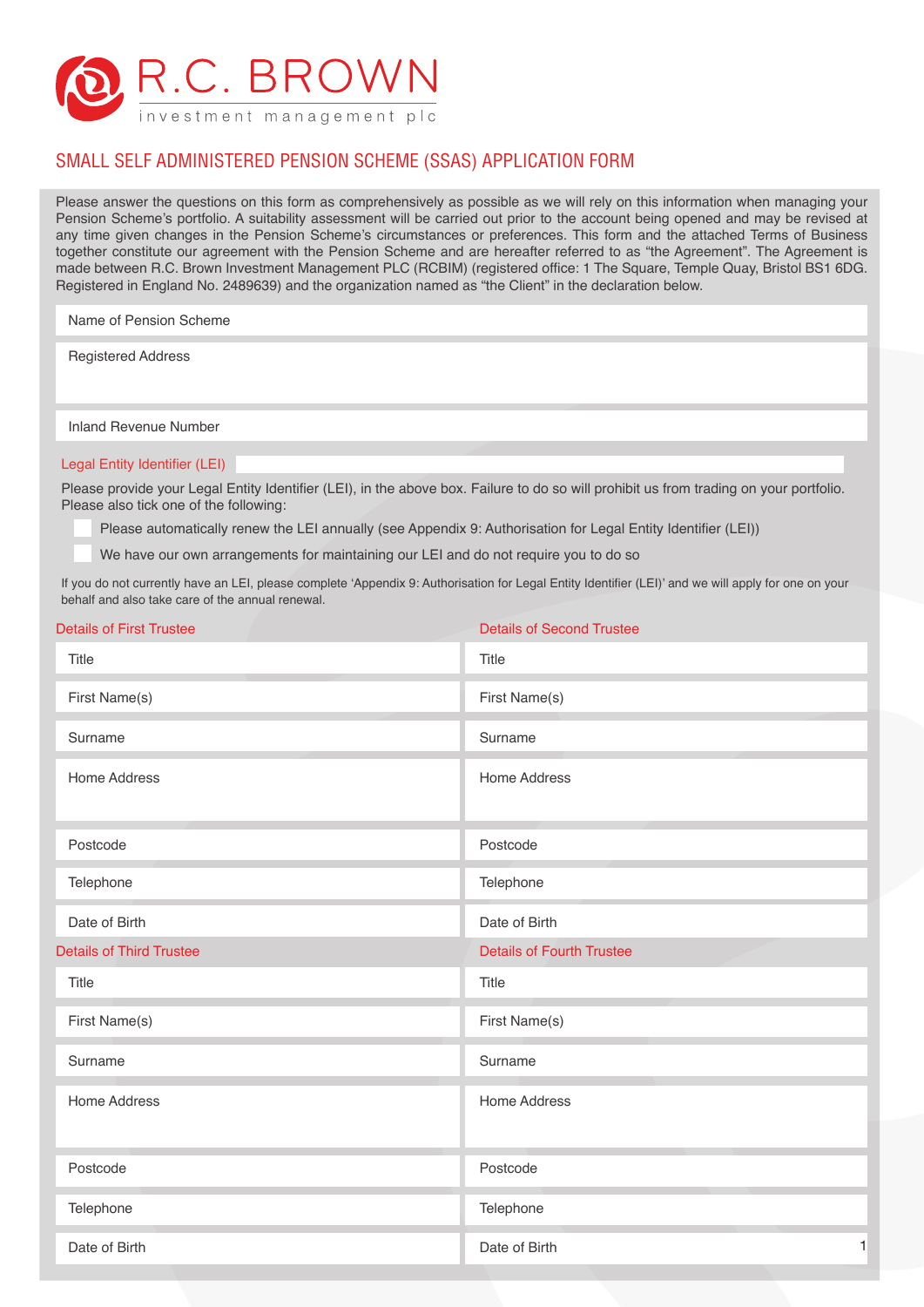

| <b>Financial Details</b>                                                                                                                                                                                    |                                     |                                                                                                                          |
|-------------------------------------------------------------------------------------------------------------------------------------------------------------------------------------------------------------|-------------------------------------|--------------------------------------------------------------------------------------------------------------------------|
| <b>Total Investments</b>                                                                                                                                                                                    | Under £0.5m / £0.5 - £1m / Over £1m |                                                                                                                          |
| Total Net Worth (assets minus liabilities)                                                                                                                                                                  | Under £0.5m / £0.5 - £1m / Over £1m |                                                                                                                          |
| <b>Investment Details</b><br>What is the approximate value of the investments you wish RCBIM to manage?                                                                                                     |                                     |                                                                                                                          |
| Cash $(E)$                                                                                                                                                                                                  |                                     |                                                                                                                          |
| Existing Investments (£)                                                                                                                                                                                    |                                     |                                                                                                                          |
| Total $(E)$                                                                                                                                                                                                 |                                     |                                                                                                                          |
| If the investments are registered in the your own name please provide full details in Appendix 1.<br>If you are transferring your portfolio from another investment manager please give their details here: |                                     |                                                                                                                          |
| Firm Name:                                                                                                                                                                                                  |                                     |                                                                                                                          |
| Address:                                                                                                                                                                                                    |                                     |                                                                                                                          |
| Telephone:                                                                                                                                                                                                  |                                     | Account Number(s):                                                                                                       |
| How would you best describe the Pension Scheme as an investor:<br>Very experienced / Has some experience / Has little experience / Inexperienced                                                            |                                     |                                                                                                                          |
| Which of the following has the Pension Scheme previously invested in:                                                                                                                                       |                                     |                                                                                                                          |
| Equities / Fixed Interest / Cash Deposits / Collective Schemes (e.g. OEICs)                                                                                                                                 |                                     |                                                                                                                          |
| <b>Portfolio Composition</b><br>Please select one of the following:                                                                                                                                         |                                     |                                                                                                                          |
| Managed Fund portfolio (minimum investment £15,000)<br>(Invested in a range of broadly diversified managed funds and cash)                                                                                  |                                     |                                                                                                                          |
| Index Tracker portfolio (minimum investment £15,000)<br>(Invested predominantly in a range of index tracking instruments)                                                                                   |                                     |                                                                                                                          |
| Directly Invested portfolio (minimum investment £250,000)<br>(Invested in a combination of equities, fixed interest securities, managed funds and cash)                                                     |                                     |                                                                                                                          |
| Timescale                                                                                                                                                                                                   |                                     |                                                                                                                          |
| Pension Scheme will need to realise some or all of its investments, please give details below:                                                                                                              |                                     | Equities and equity-based funds should generally be regarded as long term investments. If you know of any dates when the |
| <b>Investment Constraints</b>                                                                                                                                                                               |                                     |                                                                                                                          |

If the Pension Scheme has any specific investment constraints or instructions which it would like us to comply with when managing the portfolio please give details here (Note: it may not be possible to apply restrictions for Managed Fund portfolios, where the investments in the underlying funds are not determined by us):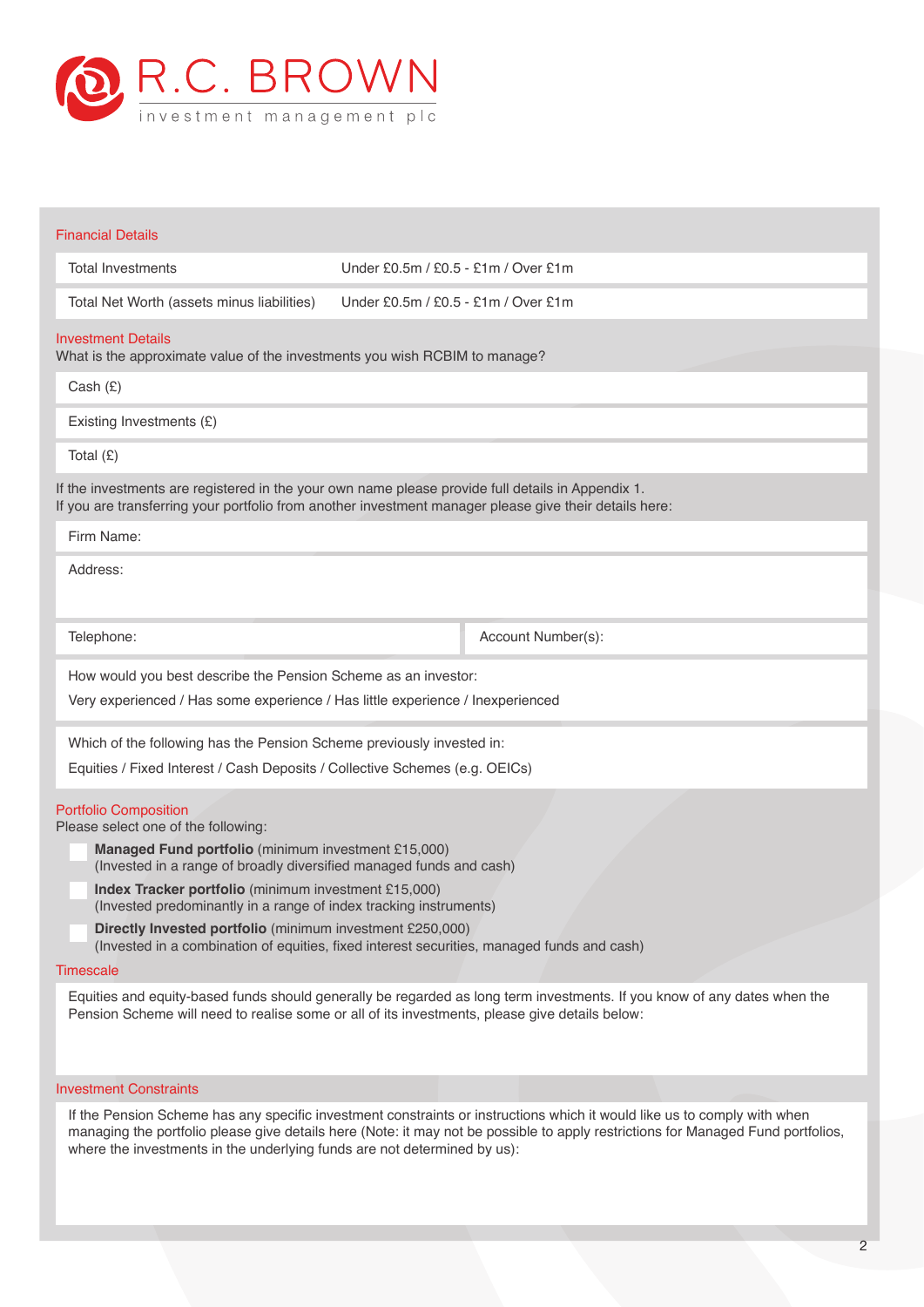

## Investment Strategy and Risk Profile

Please consider the following list of investment models and select the one which most closely matches your objectives and attitude to risk:

|           | Defensive Risk Profile: Low. Real Asset/Higher Risk Range: 20-50%. Fixed Asset/Lower Risk Range: 40-60%. This<br>strategy seeks to produce long term real return, from a portfolio with relatively low volatility characteristics.                                                                                                |
|-----------|-----------------------------------------------------------------------------------------------------------------------------------------------------------------------------------------------------------------------------------------------------------------------------------------------------------------------------------|
|           | Conservative: Low/Moderate. Real Asset/Higher Risk Range: 30-50%.<br>Fixed Asset/Lower Risk Range: 50-70%. This strategy seeks to prioritise income over capital growth and as a consequence<br>capital growth is likely to be modest over the longer term.                                                                       |
|           | Income/Cautious Risk profile: Low/Moderate. Real Asset/Higher Risk Range: 30-50%.<br>Fixed Asset/Lower Risk Range: 50-70%. This strategy seeks to prioritise income over capital growth and as a consequence<br>capital growth is likely to be modest over the longer term.                                                       |
|           | Cautious Risk profile: Moderate/Low. Real Asset/Higher Risk Range: 40-60%. Fixed Asset/Lower Risk Range: 40-60%.<br>This strategy is designed to produce a reasonably high level of income without unduly restricting the potential for capital<br>growth.                                                                        |
|           | Cautious Balanced Risk profile: Moderate. Real Asset/Higher Risk Range: 55-75%. Fixed Asset/Lower Risk Range:<br>25-45%. This strategy is designed to generate an income which can grow modestly in real terms over time whilst retaining<br>the potential for modest capital growth.                                             |
|           | Balanced Risk profile: Medium. Real Asset/Higher Risk Range: 65-85%. Fixed Asset/Lower Risk Range: 15-35%.<br>This strategy is designed to achieve a balance of income and capital growth over time.                                                                                                                              |
|           | Balanced Growth Risk profile: Medium/High. Real Asset/Higher Risk Range: 75-95%.<br>Fixed Asset/Lower Risk Range: 5-25%. This strategy prioritises capital growth over income and as such returns may be<br>volatile especially in the short term.                                                                                |
|           | Growth Risk profile: High. Real Asset/Higher Risk Range: 80-100%. Fixed Asset/Lower Risk Range: 0-20%.<br>This strategy is designed purely for capital growth and as such returns may be volatile especially in the short term.                                                                                                   |
| <b>or</b> | Manage my portfolio in accordance with the strategy agreed in my personalised Investment Management Proposal.                                                                                                                                                                                                                     |
|           | Real Assets may include UK and Overseas Equities, Property, Hedge Funds, Commodities and Private Equity where the risk<br>of capital loss is potentially high.<br>Fixed Assets may include Government Bonds, Corporate Bonds, Preference Shares and Cash on Deposit where the risk of<br>capital loss is low, but not impossible. |
|           | Please note that all of the above models contain equity-based investments which will fluctuate in value and you may not get back<br>the amount originally invested. If you have any doubts about the suitability of these investments please consult your financial adviser<br>before proceeding.                                 |
|           | <b>Income Requirements</b><br><b>No</b><br>Do you require a specific level of income from the portfolio?<br>Yes                                                                                                                                                                                                                   |
|           | If Yes what is the net annual amount required: £                                                                                                                                                                                                                                                                                  |
|           | (Please ensure that you select an Investment Model which will support this level of income)                                                                                                                                                                                                                                       |
|           | Please indicate whether you wish the income from the portfolio to be:                                                                                                                                                                                                                                                             |
|           | Reinvested / Paid to the Pension Scheme's account                                                                                                                                                                                                                                                                                 |
|           | Monthly / Quarterly / Half yearly / Annually<br>Please specify the frequency:                                                                                                                                                                                                                                                     |
|           | Bank account to which payments should be made:                                                                                                                                                                                                                                                                                    |
|           | Bank or B/Society Name & Address:                                                                                                                                                                                                                                                                                                 |

Account Name:

Account Number: Sort Code: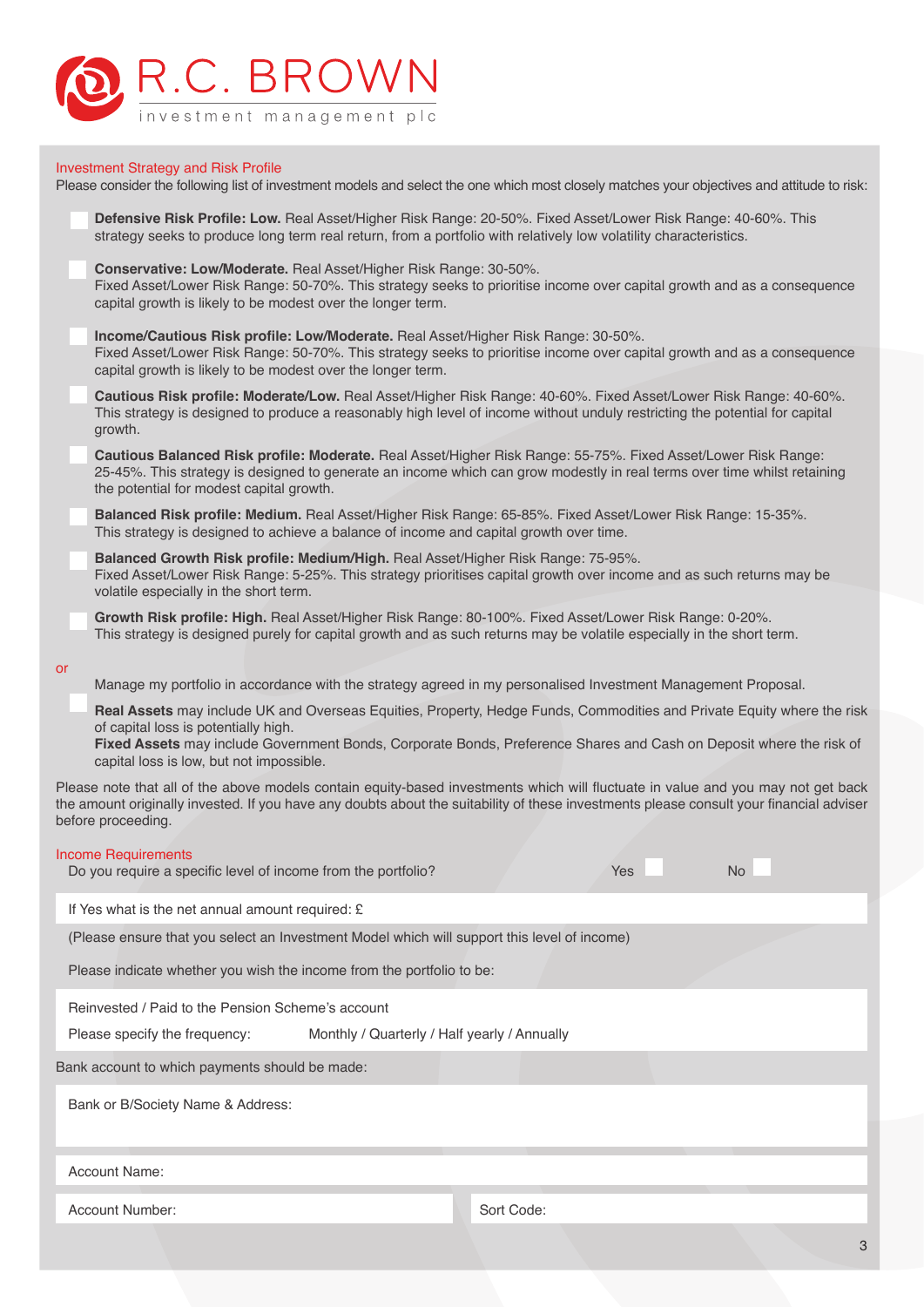

#### Adviser Details

If the Pension Scheme has a professional adviser please give their details here:

| Firm Name:                                                                                                                                                                                                                                                                            |                                                                                                                                                |
|---------------------------------------------------------------------------------------------------------------------------------------------------------------------------------------------------------------------------------------------------------------------------------------|------------------------------------------------------------------------------------------------------------------------------------------------|
| Address:                                                                                                                                                                                                                                                                              |                                                                                                                                                |
| Telephone:                                                                                                                                                                                                                                                                            | <b>Contact Name:</b>                                                                                                                           |
| Were you introduced to RCBIM by this adviser:                                                                                                                                                                                                                                         | Yes<br>No.                                                                                                                                     |
| Have you received financial advice before completing this application form:                                                                                                                                                                                                           | Yes<br>No.                                                                                                                                     |
| Unless instructed otherwise, we may act on any instruction, consent or information given to us by your adviser.                                                                                                                                                                       |                                                                                                                                                |
| <b>Other Assets</b>                                                                                                                                                                                                                                                                   |                                                                                                                                                |
| If the Pension Scheme has any other assets we should be aware of when managing the portfolio please give details here:                                                                                                                                                                |                                                                                                                                                |
| <b>RC Brown Secure Portal</b><br>The RC Brown Secure Portal provides a safe and user-friendly way to access account valuations, view reports, and send and<br>receive communications online. Please provide your e-mail address below, and your Secure Portal access will be created. |                                                                                                                                                |
| First Applicant Name:                                                                                                                                                                                                                                                                 | Email address:                                                                                                                                 |
|                                                                                                                                                                                                                                                                                       | If this is a joint account, and you would like each user to have their own separate login details, please insert additional information below: |
| Second Applicant Name:                                                                                                                                                                                                                                                                | Email address:                                                                                                                                 |
| If you do not wish to have Secure Portal access, and wish for all correspondence and reports to be sent via post, please tick the<br>following box                                                                                                                                    |                                                                                                                                                |
| <b>Instructions for Correspondence</b><br>All correspondence and reports will be sent to you in accordance with the options selected above. Copies of your reports will be<br>sent to your adviser via the RC Brown Secure Portal.                                                    |                                                                                                                                                |
| If there are any other parties to whom you wish correspondence to be sent, or parties who require access to your valuations via<br>the Secure Portal, please indicate below:                                                                                                          |                                                                                                                                                |
|                                                                                                                                                                                                                                                                                       |                                                                                                                                                |

Address (via post):

## Other Information

If you know of any information which may affect our management of the portfolio and which is not covered elsewhere in this form, please give details here:

Data Protection Act We are registered under the Data Protection Act. Information which you provide in the course of dealing with us (including your name, address, bank and investment details) will be held in strict confidence by us and used to provide our investment services to you, as well as for business development and trend analysis purposes. We may also use this data to tell you about other products and services which we think may be of interest to you. If you do not wish to receive such information please tick here:

4 We may give your personal data to our agents or sub-contractors so that they can provide a service to us and on the basis that they will keep your data confidential. We will not provide or sell your data to third parties other than as set out above or unless permitted by law or for the purposes of effecting an investment transaction. We may also give your data to other financial services firms for the purpose of money laundering verification checks.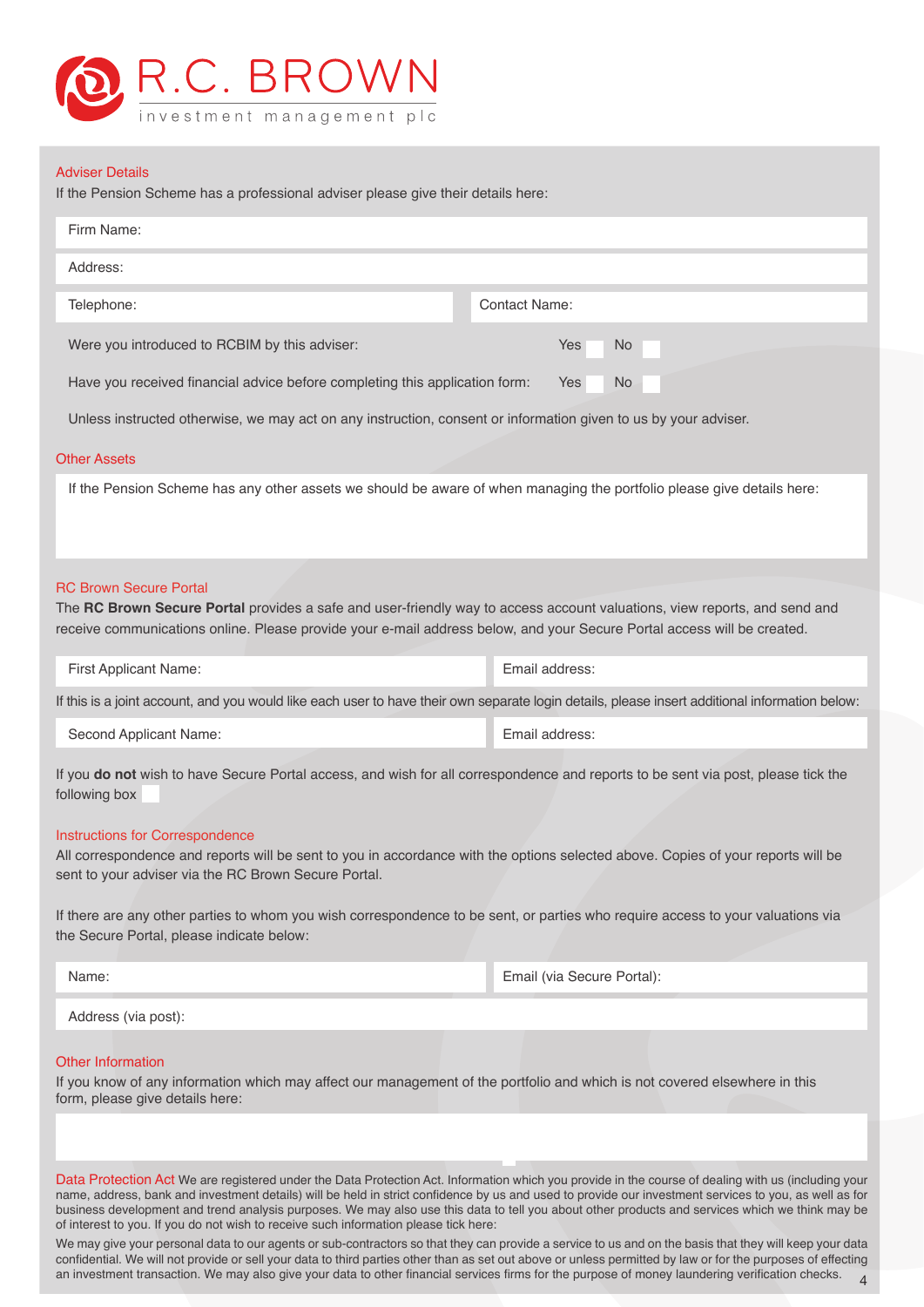

# **FEES**

| Client Name(s):        |                                                             |                                                                                                                                                                                                                                                                                                                                               |                                             |
|------------------------|-------------------------------------------------------------|-----------------------------------------------------------------------------------------------------------------------------------------------------------------------------------------------------------------------------------------------------------------------------------------------------------------------------------------------|---------------------------------------------|
|                        |                                                             | 1. Investment Management Fees (VAT will be added at the applicable rate)                                                                                                                                                                                                                                                                      |                                             |
|                        | Please tick ONE of the following fee options:               |                                                                                                                                                                                                                                                                                                                                               |                                             |
| <b>Portfolio Value</b> |                                                             |                                                                                                                                                                                                                                                                                                                                               |                                             |
|                        |                                                             | Option 1 - Performance Fee                                                                                                                                                                                                                                                                                                                    | <b>Option 2 - Conventional Fee</b>          |
| £15,000 to £375,000    |                                                             | 0.625%                                                                                                                                                                                                                                                                                                                                        | 1.25%                                       |
| £375,000 and over      |                                                             | 0.40%                                                                                                                                                                                                                                                                                                                                         | 0.80%                                       |
|                        |                                                             | Plus 20% of the portfolio's<br>annual return in excess of 4%                                                                                                                                                                                                                                                                                  |                                             |
| <b>Notes</b>           |                                                             |                                                                                                                                                                                                                                                                                                                                               |                                             |
| 2. Index-Linked option |                                                             | b) All fee options are INCLUSIVE of trading, custody and administration costs.<br>c) Portfolios close to / at the threshold will only switch once the value has moved as follows:<br>Rising portfolios will have to have gone above £385,000 before switching<br>Decreasing portfolios will have to have gone below £350,000 before switching |                                             |
| inflows and outflows.  | Would you like to Index-Link your fee?                      | Fixed Index-Linked fee is calculated as either Option 1 or 2, but fixed at outset and increased<br>annually by RPI (as determined by table RP02 issued by the Office for National Statistics). Adjusted for                                                                                                                                   | Please delete<br>as appropriate<br>Yes / No |
|                        | 3. Adviser's Fees (VAT may be added at the applicable rate) |                                                                                                                                                                                                                                                                                                                                               |                                             |
|                        | to us. The amount agreed between you and your adviser is:   | In addition to the above charges, an initial and/or ongoing service charge may be paid by you to the adviser who introduced you                                                                                                                                                                                                               |                                             |
| <b>Initial</b>         |                                                             | To be debited from your portfolio                                                                                                                                                                                                                                                                                                             | Please delete<br>as appropriate             |
|                        |                                                             | The first short is to a distinct a component of the first state of the                                                                                                                                                                                                                                                                        | Yes / No                                    |

4. Managed Funds

Investments in managed funds (OEICs) may be subject to charges by the underlying provider including an annual management charge. We will negotiate these on your behalf and therefore they will vary. Full details are available on request.

## 5. Other Fees (VAT may be added at the applicable rate)

**Ongoing** To be debited from your portfolio

We do not normally charge for reports or other work undertaken for you or your adviser, but we reserve the right to do so if we would incur unreasonable costs or are asked to act outside the normal scope of our services. On termination of this agreement we reserve the right to charge for liquidating or transferring investments out of our nominee account at £5 per line for electronic transfers and £10 per line for certificated.

### 6. Legal Entity Identifier (LEI) Fees

For new & renewal LEI application requests, we will undertake this on your behalf at the prevailing fee rate (New requests: current max £115 + VAT. Renewal: current max £70 + VAT).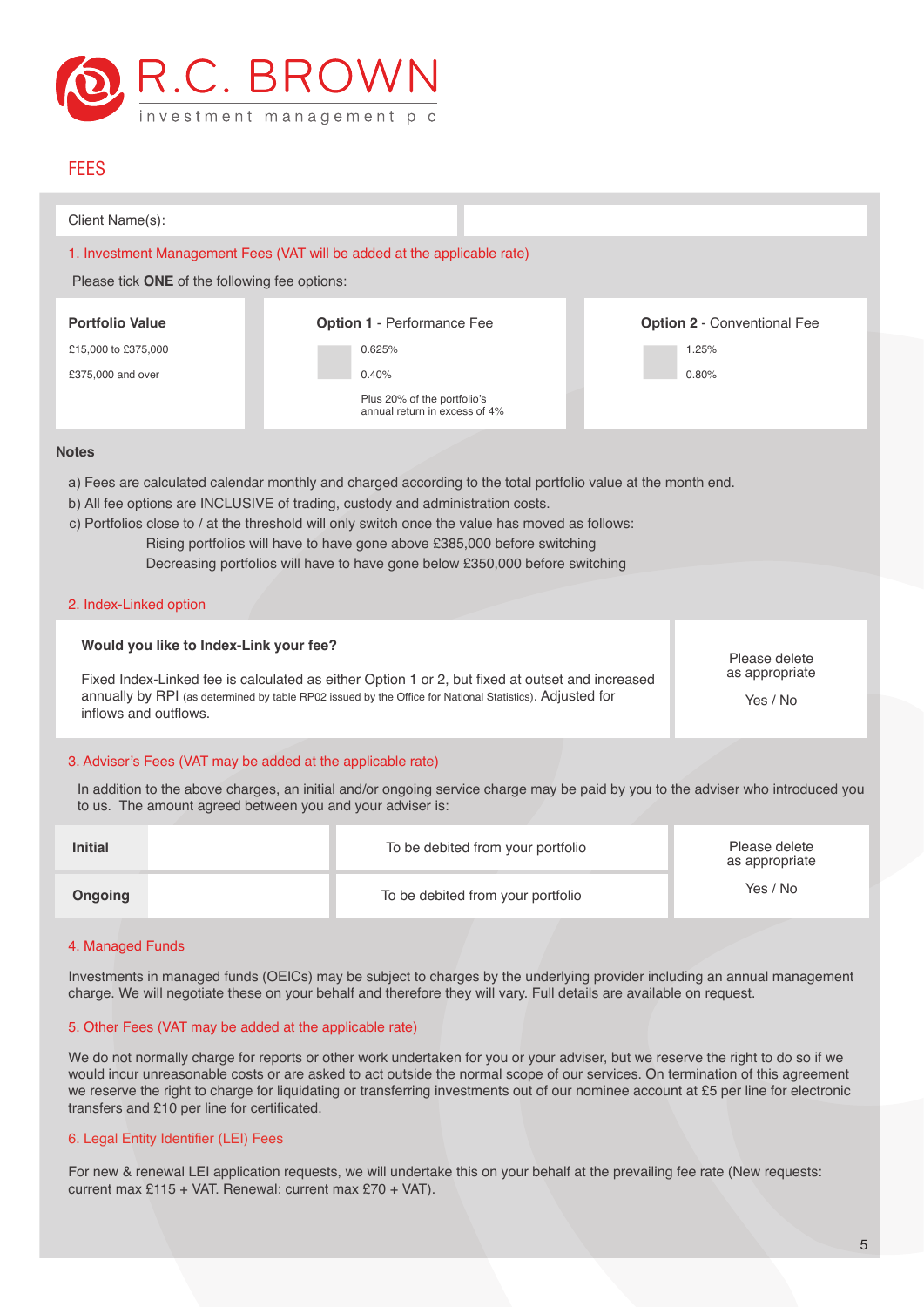

#### **Declaration**

We, the "Client", hereby appoint R.C. Brown Investment Management PLC (RCBIM) to manage our portfolio in accordance with the terms of this Agreement. We understand that, by signing this form, this will constitute an agreement between us incorporating the information contained in the Client Application Form and the Terms of Business. We confirm that the information provided in this form is correct and we undertake to notify RCBIM promptly of any changes to the information. We confirm that we have read and understood the Terms of Business. We agree that RCBIM may contact us as provided for within the Terms of Business and that RCBIM may undertake checks in order to verify our identity in accordance with money laundering and financial crime regulations.

| Name           | Signature | Position                  | Date |
|----------------|-----------|---------------------------|------|
| . .            |           | <b>Pensioneer Trustee</b> |      |
| $\overline{2}$ |           | Trustee                   |      |
| 3.             |           | Trustee                   |      |
| -4.            |           | <b>Trustee</b>            |      |

Instructions in respect of the portfolio must be given in writing in accordance with the signing authorities referred to above. We will accept email instructions but, for security reasons, we may in certain circumstances confirm these with you by telephone or letter.

The effective date of this Agreement will be notified to you as part of the initial valuation when the assets are received.

#### **Checklist**

Please enclose the following with your application :

- Latest Report & Accounts
- Trust Deed
- List of Authorised Signatories

List of Trustees (Deed of Appointment if different to Trust Deed)

#### **If you are investing cash:**

• Please enclose a cheque payable to RC Brown Client Money Account.

#### **If you are transferring a portfolio from another manager:**

• We will prepare a Letter of Authority for you to sign authorising the transfer and send this to the ceding manager on your behalf.

# **If you are transferring investments registered in the Pension Scheme's own name:**

• Please provide as much detail as possible about the investments in the Appendix, including dates and purchase costs if possible. Please also attach any share certificates and/or managed fund statements.

Please return the completed form to your financial advisor, or direct to:

R. C. Brown Investment Management PLC, 1 The Square, Temple Quay, Bristol BS1 6DG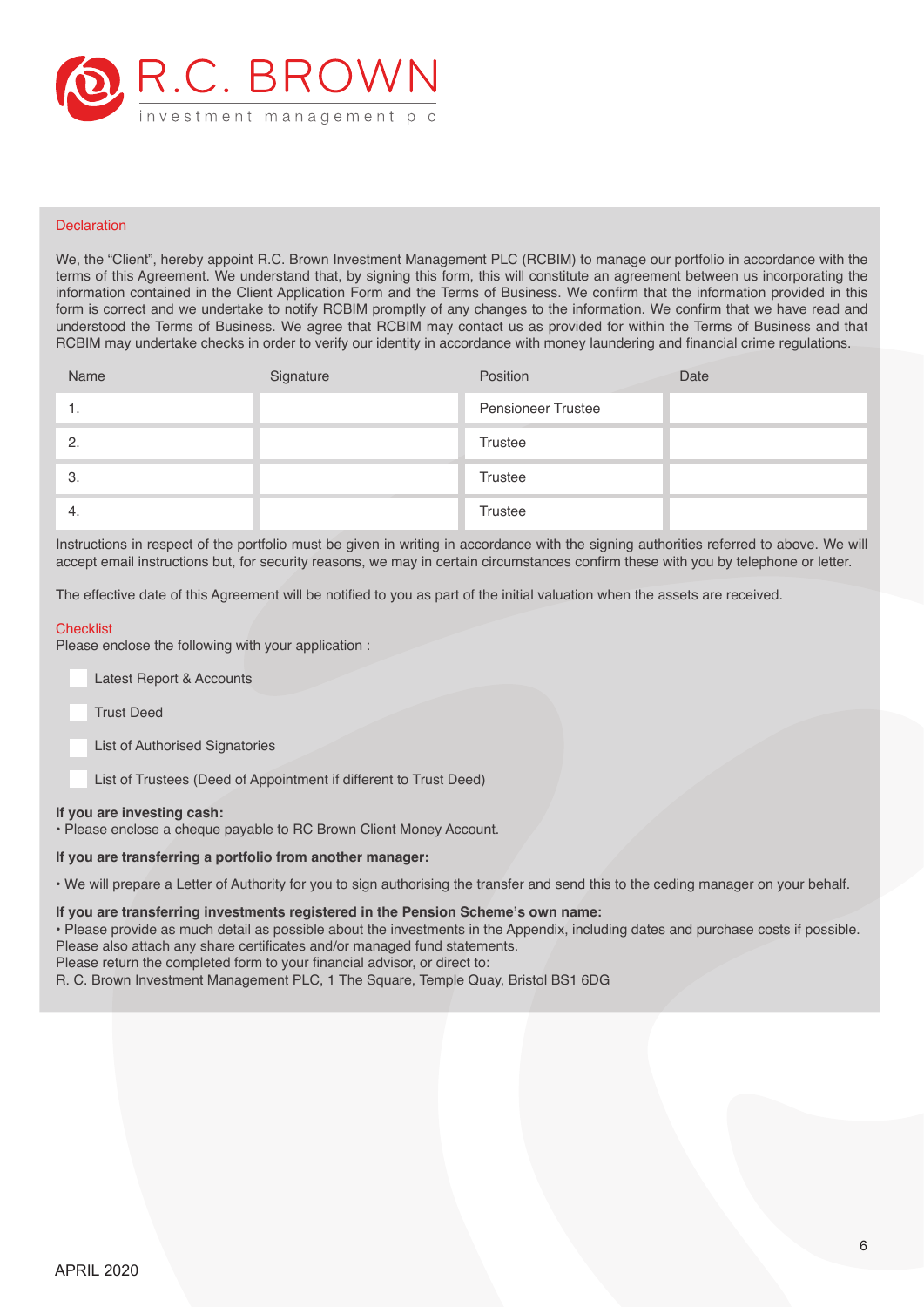

## Appendix 1 – Assets to be Transferred

If the SSAS has any investments registered in its own name which it wishes to transfer into the portfolio (directly held equities, fixed interest etc), please give details here. For taxable portfolios please provide the purchase dates and costs to enable us to calculate your capital gains tax position:

| Directly held equities, fixed interest etc |                    |                |                    |
|--------------------------------------------|--------------------|----------------|--------------------|
| Stock Name:                                | Current Value (£): | Purchase Date: | Purchase Cost (£): |
| Managed Funds                              |                    |                |                    |
| Stock Name:                                | Current Value (£): | Purchase Date: | Purchase Cost (£): |

Head Office:

1 The Square, Temple Quay, Bristol BS1 6DG **tel:** 0117 925 6073

**email:** enquiries@rcbim.co.uk **www.rcbim.co.uk**